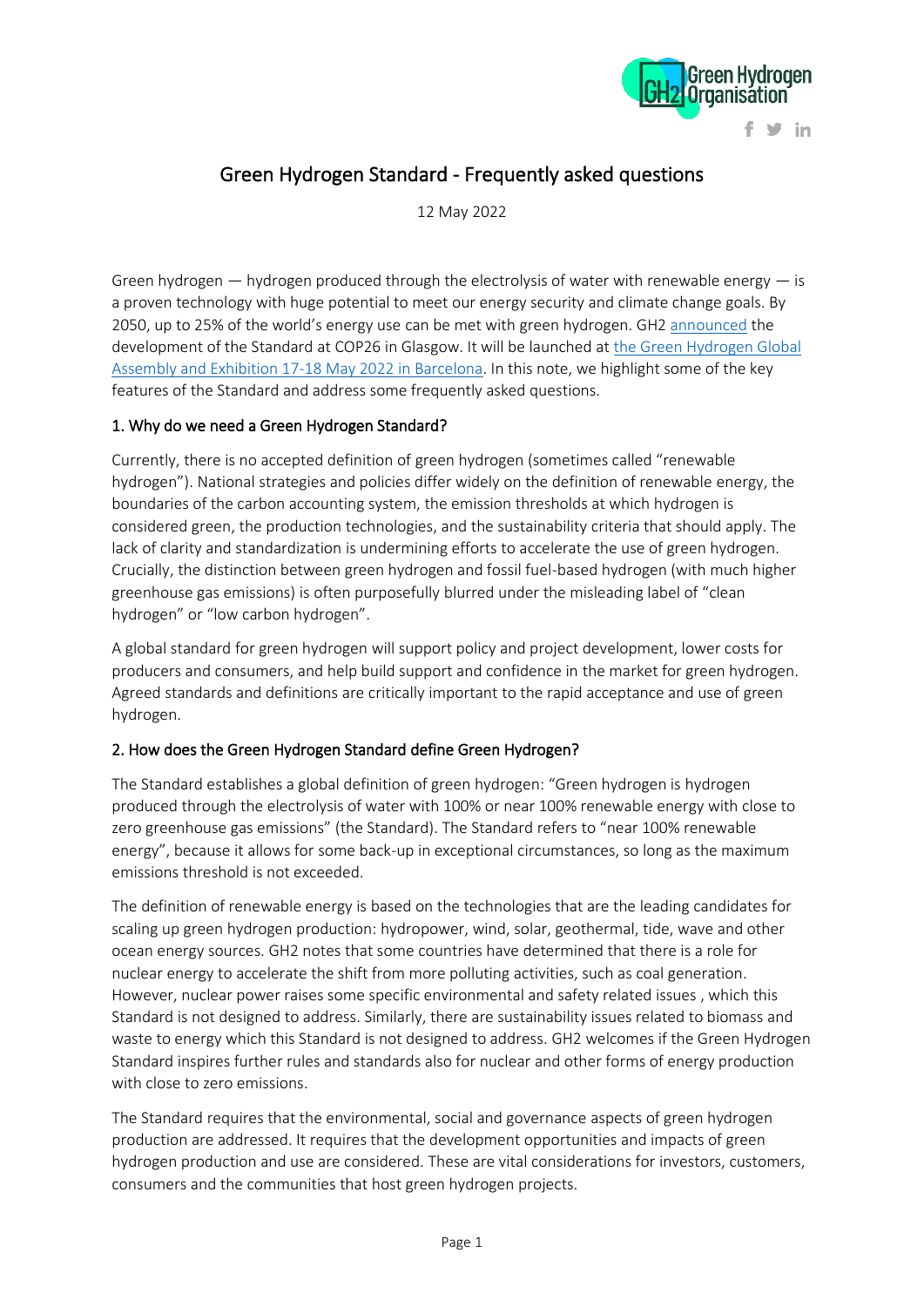

#### 3. Why "close to zero" greenhouse gas emissions rather than zero?

Green hydrogen is sometimes characterised as having zero greenhouse gas emissions. However, the production of renewable electricity can involve some greenhouse gas emissions. In some circumstances, there may be some greenhouse gas emissions associated with electrolysis and associated processes (such as water treatment/desalination). Accordingly, GH2 refers to "close to zero greenhouse gas emissions".

The Standard requires that projects operate at <=1 kg CO2e per kg H2 (taken as an average over a 12 month period). The GH2 Board will review the performance of GH2 accredited projects on an annual basis, with the expectation that the boundaries of the emissions assessment framework can be widened, and that the emissions thresholds will be lowered in accordance with emerging best practice.

The <=1 kg CO2e per kg H2 threshold is considerably lower than the thresholds proposed by other socalled "clean hydrogen" or "low carbon hydrogen" standards, which have significantly higher emissions threshold to accommodate hydrogen production based on fossil fuels. The European Union has proposed that hydrogen derived from non-renewable sources can be characterized as "low carbon" at 3.4 kgCO2e/kgH2. In the UK, the threshold for "low carbon" is 2.4 kg CO2e/kg H2. In the United States, the Bipartisan Infrastructure Law defines "clean hydrogen" at 2 kg CO2e/kg H2.

As noted by the UN Climate Champions 'guiding principles' for climate-aligned hydrogen, green hydrogen "is the only option strictly aligned with a 1.5-degree pathway". GH2's Standard sets a global benchmark to ensure that the green hydrogen premium is not diluted.<sup>1</sup>

#### 4. What GHG emissions are included?

The Standard builds on a wide accepted methodology developed by the International Partnership for Hydrogen and Fuel Cells in the Economy (IPHE) with some refinements. It includes "scope 1" emissions from production, including water treatment and desalination, and "scope 2" emissions from on-site or purchased renewable electricity. It is expected that project operators calculate and report on the emissions associated with the delivery of hydrogen and its derivatives. The standard also encourages project operators to calculate and report on the embodied emissions associated with green hydrogen production. Subject to further refinement and testing, benchmarks addressing these emissions will be reflected in future versions of the Standard.

#### 5. How does the Standard interact with national standards?

The Green Hydrogen Standard is a global minimum standard, aimed at providing national governments with a global reference point in further developing national and regional standards with a clear benchmark for green hydrogen. GH2 is working with national governments to encourage alignment with international best practice, including the Standard's definition of green hydrogen. The Standard acknowledges that the development of natural resources and energy markets is in the domain of sovereign governments to be exercised in the interest of their citizens and national development. To avoid duplication, demonstrating adherence to credible and comprehensive national requirements shall be deemed sufficient to meet GH2's accreditation and certification requirements.

## 6. How will green hydrogen be certified?

<sup>1</sup> <https://racetozero.unfccc.int/un-climate-champions-launch-guiding-principles-for-climate-aligned-hydrogen/>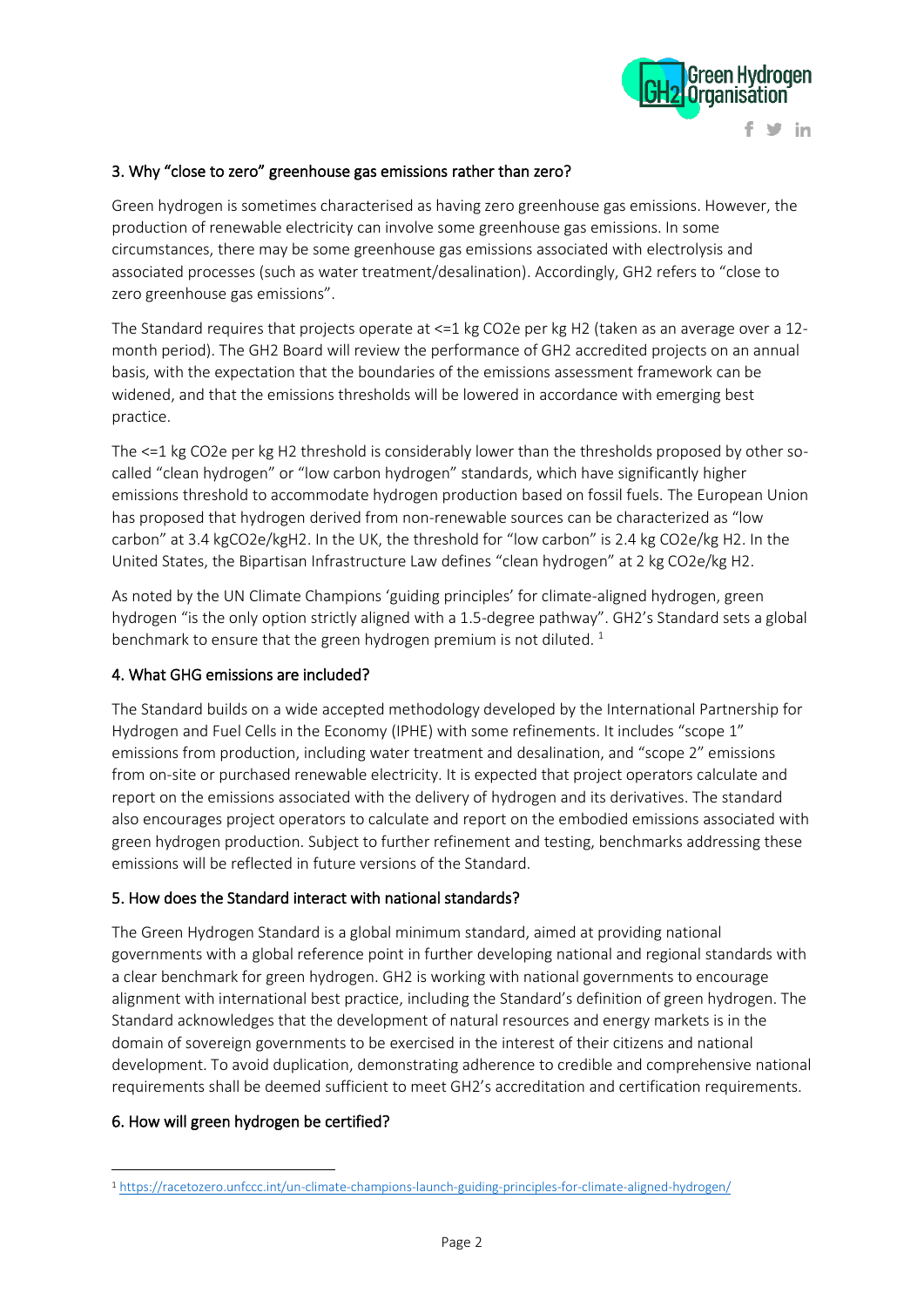

Project operators seeking GH2 accreditation should undertake the necessary preparatory work to demonstrate their project's adherence to the Green Hydrogen Standard. Project operators engage an Independent Assurance Provider accredited by GH2 to review the project. The Independent Assurance Provider consults the project operator and other stakeholders and prepares an assessment. A draft report is made available for public comment. The final report from the Independent Assurance Provider is then submitted to GH2's Accreditation Body. Projects that meet the Standard and have agreements and/or licenses with GH2 will be certified to use the label "GH2 Green Hydrogen" (under license) and will be eligible to obtain and trade GH2 certificates of origin for green hydrogen and derivatives such as green ammonia.

## 7. How does the Standard relate to "additionality"?

"Additionality" refers to the notion that grid-connected green hydrogen production should have a guaranteed additional source of renewable energy capacity. The concern is that the additional demand from green hydrogen production will reduce renewable energy consumption in other sectors with a negative impact on overall emissions.

Some governments, particularly the member states of the EU, are considering regulations that would require green hydrogen producers to demonstrate that they are building new ("additional") renewable electricity capacity and/or limiting to production to periods of curtailment (when renewable electricity supply exceeds demand). There is a risk that such requirements are discriminatory and will stifle the development of the green hydrogen industry. Wider issues need to be addressed, including the subsidies that support fossil fuel-based energy and the regulatory bottlenecks that are delaying and increasing the cost of new renewable energy capacity. Moreover, additionality is not a concern in some markets, which already have high share of renewable electricity and/or where renewable electricity is the least cost option for adding generation capacity.

The Standard requires the project operator to undertake an evaluation of the project's utilisation of electricity and the impact on the energy market including, where applicable, network congestion and the impact of their operations on the greenhouse gas emissions from the electricity grid. The evaluation should consider technically feasible and cost-effective measures. Green hydrogen producers may count electricity taken from the grid as fully renewable if they have concluded one or more power purchase agreements (PPAs) and make use of credible guarantee of origin certification schemes (or similar proofs) where available. Where the hosting government has established an additionality requirement, this must be respected.

## 8. What other sustainability aspects are covered in the Green Hydrogen Standard?

The Standard requires that the environmental, social and governance consequences of green hydrogen production are addressed and requires that the development opportunities and impacts of green hydrogen production and use are considered. Key questions include:

- Are the social and environmental impacts of new projects fully considered?
- Does the project comply with international human rights standards and are human rights promoted where the energy is produced?
- Has a good faith effort to engage key stakeholders and communities actively been made?
- Have key stakeholders and communities been provided with the information and potential opportunities to engage that they see as most relevant and needed?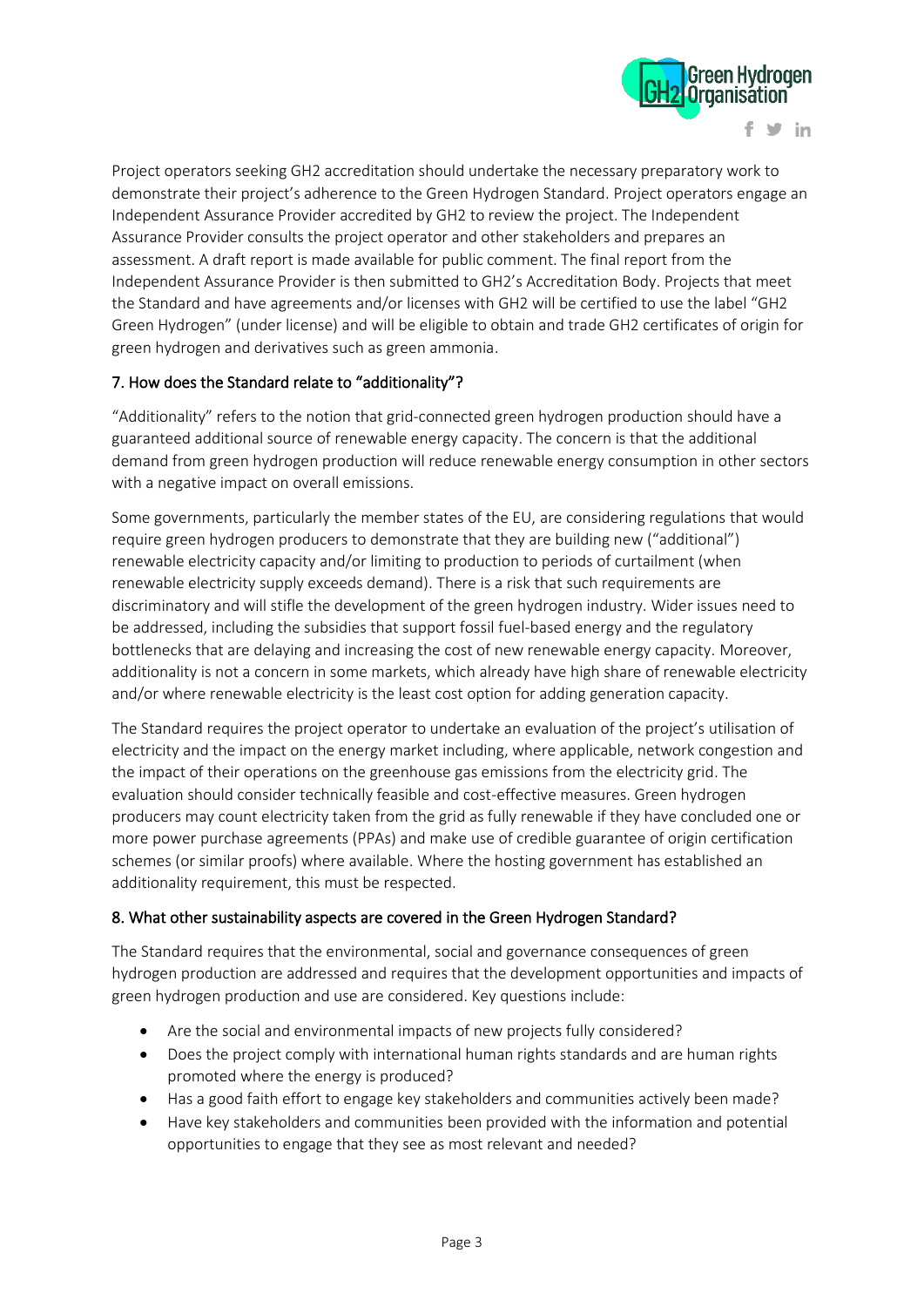

These issues are vital considerations for investors, customers, consumers and the communities that host green hydrogen projects. The Standard seeks to maximise alignment with international best practice, including the IFC's Environmental and Social Performance Standards<sup>2</sup>, the Hydropower Sustainability Council's Hydropower Sustainability Standard<sup>3</sup> and the UN Sustainable Development Goals (SDGs).

#### 9. Who was involved in developing the Standard?

GH2 emphasizes the importance of multi-stakeholder dialogue. All stakeholders have important and relevant contributions to make. Governments, industry, consumers, public and private financial institutions, international and non-governmental organisations all have a role to play.<sup>4</sup>

GH2 [announced](https://gh2.org/publication/green-hydrogen-organisation-develop-green-energy-standard) the development of the GH2 Green Hydrogen Standard in November 2021, calling on governments, industry, the financial community, and civil society organizations to support a global effort to establish clear standards and accreditation for green hydrogen. On 1-2 December 2021 GH2 hosted an expert roundtable to discuss priorities and opportunities to leverage existing best practice. A report from the event is availabl[e here.](https://gh2.org/article/report-gh2s-expert-roundtable-development-green-hydrogen-standard-1-2-december) GH2 subsequently [called on interested stakeholders](https://gh2.org/article/call-join-green-hydrogen-standard-technical-committee) to join the Green Hydrogen Standard Technical Committee.

The Green Hydrogen Standard Technical Committee (TC) was formed in January 2022 and met four times, including an in-person meeting in Geneva in March 2022. The Technical Committee formed three working groups focused on: (a) greenhouse gas emissions measurement and thresholds; (b) ESG and SDG considerations; (3) accredited and certification. A draft of the Standard was shared for public comment on 16 March (see [here\)](https://gh2.org/article/invitation-comment-draft-green-hydrogen-standard). The Technical Committee refined the draft and agreed a recommendation to the GH2 Board on Tuesday 12 April. The Technical Committee has recommended that the GH2 Board establishes a multi-stakeholder advisory group to further support and advise the GH2 Board on the further development of the Green Hydrogen Standard.

GH2 is committed to transparency and accountability, with key documents being made available at [www.gh2.org.](http://www.gh2.org/)

#### 10. Will the Standard evolve?

The Standard seeks to balance predictability and flexibility in a new and rapidly growing industry. Project proponents have emphasised the need for clear and stable standards to inform long term planning. Stakeholders are also in agreement that GH2 should take into account emerging best practices, particularly as projects are scaled up from pilots to large scale operation. GH2 will review the lessons learned from the accreditation and certification process in consultation with all stakeholders. Any subsequent refinements or modifications to the Standard will include transitional arrangements that will allow project operators to make the necessary adjustments within a reasonable timeframe before coming into force.

<sup>2</sup> IFC (2021) Performance Standards.

[https://www.ifc.org/wps/wcm/connect/Topics\\_Ext\\_Content/IFC\\_External\\_Corporate\\_Site/Sustainability-At-IFC/Policies-](https://www.ifc.org/wps/wcm/connect/Topics_Ext_Content/IFC_External_Corporate_Site/Sustainability-At-IFC/Policies-Standards/Performance-Standards)[Standards/Performance-Standards](https://www.ifc.org/wps/wcm/connect/Topics_Ext_Content/IFC_External_Corporate_Site/Sustainability-At-IFC/Policies-Standards/Performance-Standards)

<sup>3</sup> Hydropower Sustainability Council (2021) Hydropower Sustainability Standard

[https://static1.squarespace.com/static/5c1978d3ee1759dc44fbd8ba/t/61379550f76c7d53f2b0f446/1631032662564/Hydro](https://static1.squarespace.com/static/5c1978d3ee1759dc44fbd8ba/t/61379550f76c7d53f2b0f446/1631032662564/Hydropower+sustainabiity+standard+310821+01b.pdf) [power+sustainabiity+standard+310821+01b.pdf](https://static1.squarespace.com/static/5c1978d3ee1759dc44fbd8ba/t/61379550f76c7d53f2b0f446/1631032662564/Hydropower+sustainabiity+standard+310821+01b.pdf)

<sup>4</sup> https://gh2.org/about/our-principles